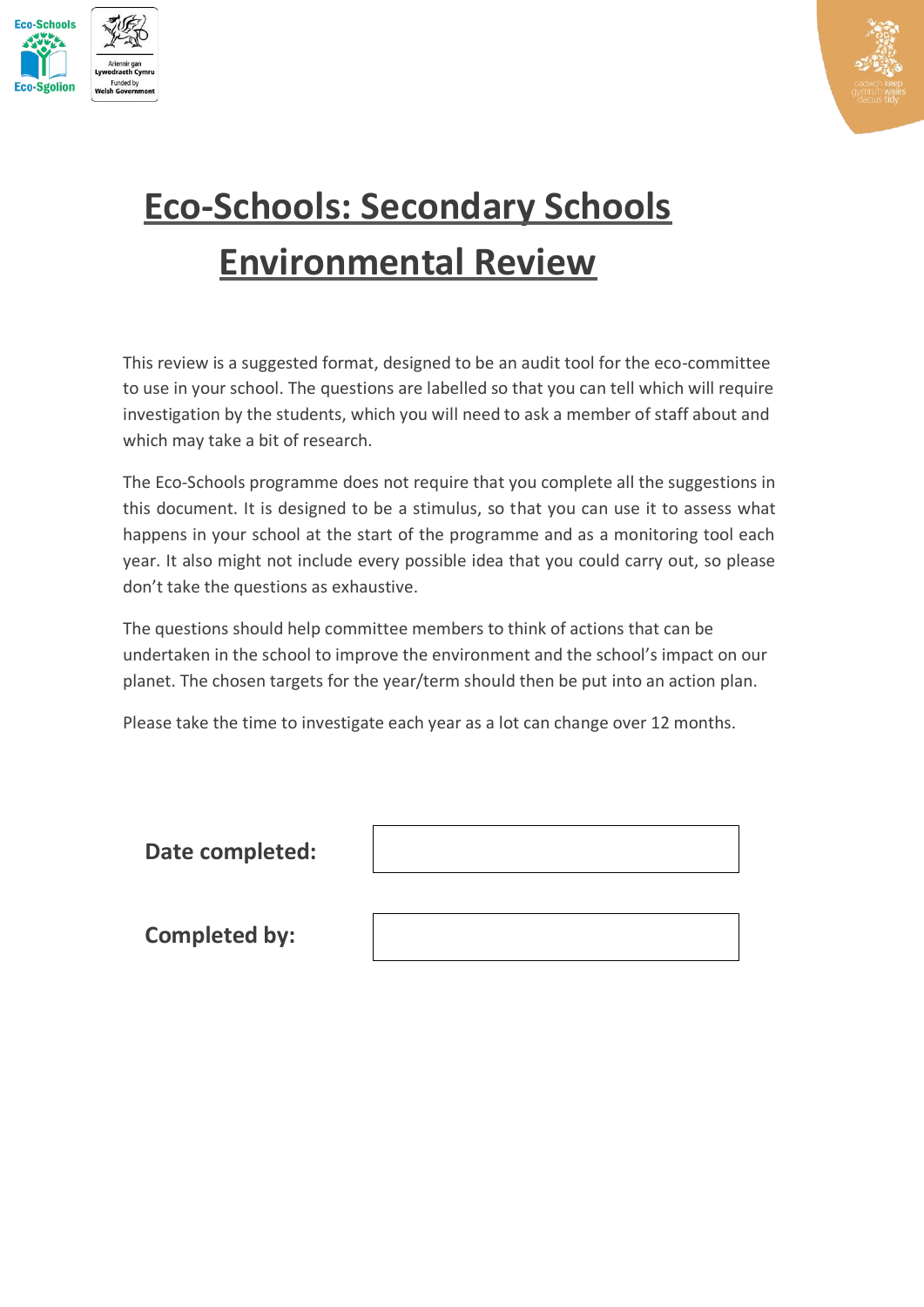



## Global Citizenship

These questions supplement the Global Perspective questions that run throughout the rest of the review. You can consider those as well as the questions below when reviewing your overall Global Citizenship coverage.

| Are all students aware of and have undertaken work projects linked to the Global     | Yes | <b>No</b> |
|--------------------------------------------------------------------------------------|-----|-----------|
| Goals?                                                                               |     |           |
| Do you link with students from another country to discuss environmental or global    | Yes | <b>No</b> |
| challenges?                                                                          |     |           |
| Do the teachers have Fair Trade tea and coffee in the staffroom?                     | Yes | <b>No</b> |
|                                                                                      |     |           |
| Are there enough Fair Trade products used in school or sold in the canteen?          | Yes | No        |
|                                                                                      |     |           |
| Do you take part in the Fair Trade Schools programme?                                | Yes | No        |
|                                                                                      |     |           |
| Do you have any visitors from the local community to talk about local or global      | Yes | No        |
| issues?                                                                              |     |           |
| Are students aware of their Rights and Responsibilities (linked to the UN convention | Yes | No        |
| on the Rights of the Child)?                                                         |     |           |
| Do you have resources from other countries e.g. artefacts / musical                  | Yes | <b>No</b> |
| instruments/books?                                                                   |     |           |
| Do you have any whole school awareness days linked to international issues?          | Yes | <b>No</b> |
|                                                                                      |     |           |
| Do school meals ever include food from other cultures/countries?                     | Yes | No        |
|                                                                                      |     |           |
| Have students learnt about how other countries are becoming more sustainable or      | Yes | <b>No</b> |
| helping our planet?                                                                  |     |           |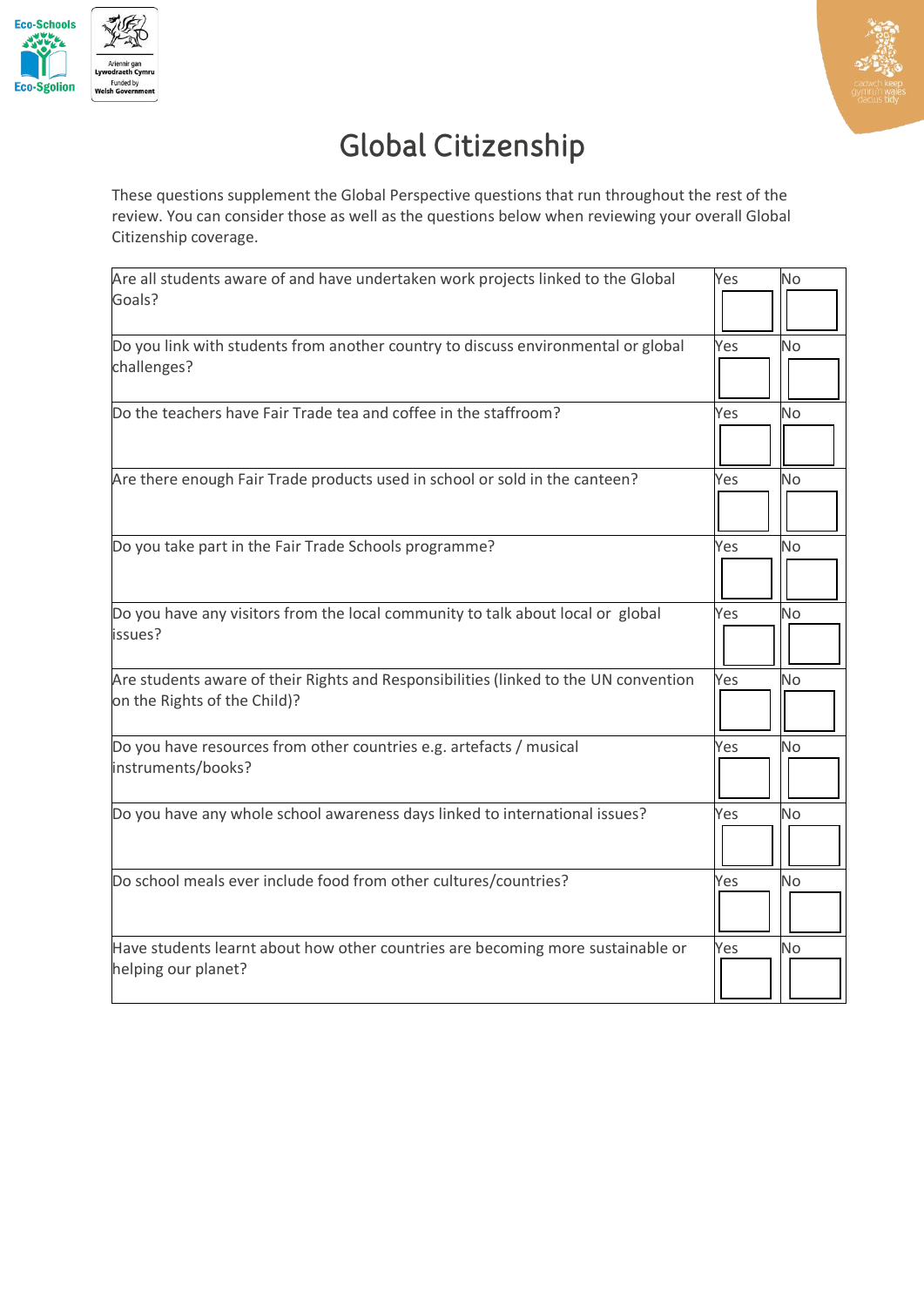





## Litter

| Does the school have a clear policy on litter?                   | Yes |  |
|------------------------------------------------------------------|-----|--|
| Do you know how much it costs to clean up your school each year? |     |  |

## **Inside your school**

| Is the inside of the school free from litter?                                 | <b>No</b><br>Yes |
|-------------------------------------------------------------------------------|------------------|
| Are there enough bins inside the school?                                      | <b>No</b><br>Yes |
| Are the bins in the right places?                                             | No<br>Yes        |
| Are the bins emptied often enough?                                            | Yes<br>No        |
| If there are problem areas, where are they?                                   |                  |
| What types of litter do you primarily find? (gum, bottles, crisp packets etc) |                  |
| Do you keep a record of what, where, when and amount of litter found?         | <b>No</b><br>Yes |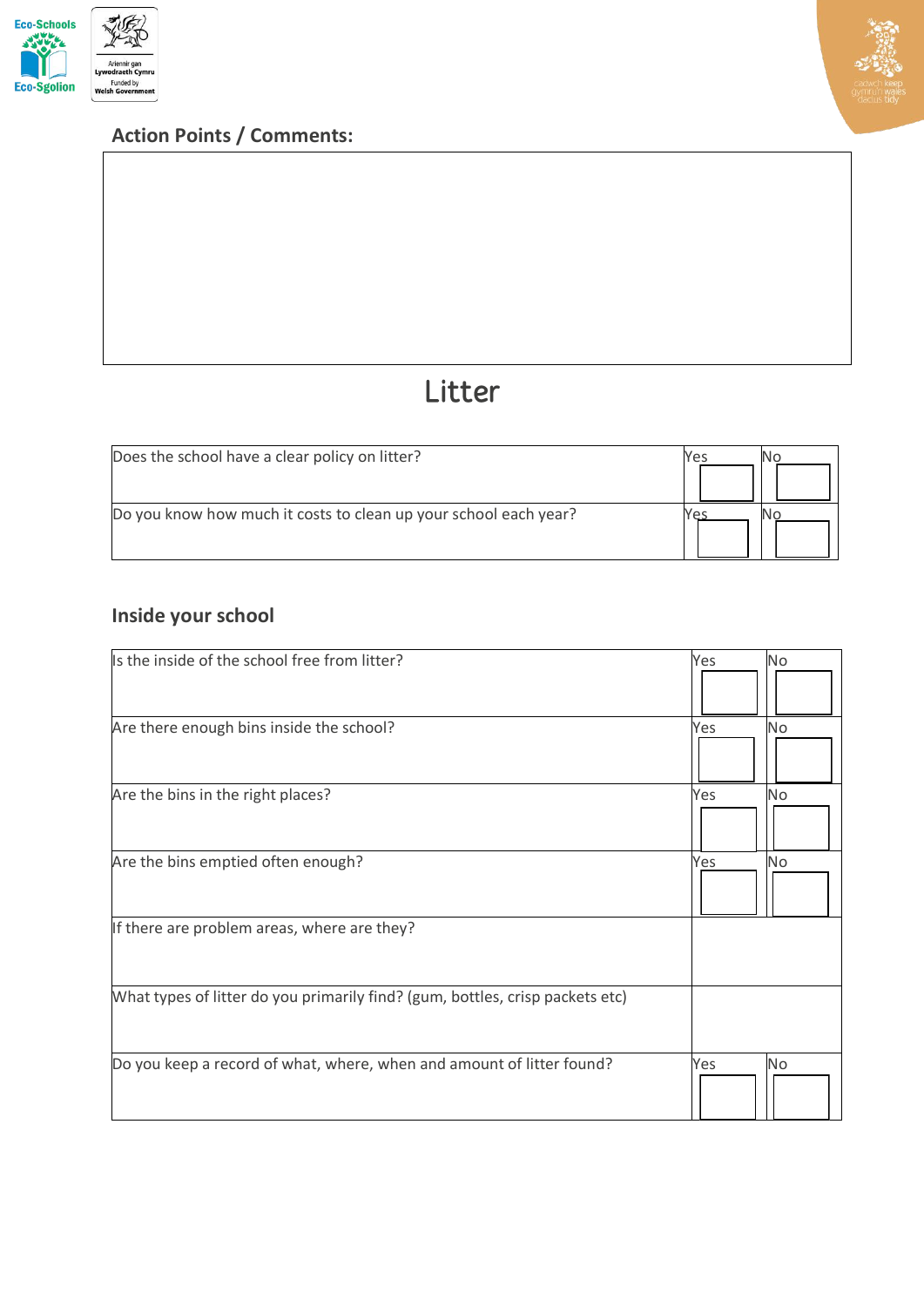



## **Your school grounds**

| Are the school grounds free from litter?                                                          | Yes    | No      |
|---------------------------------------------------------------------------------------------------|--------|---------|
| Are there enough bins around the school grounds?                                                  | Yes    | No      |
| Are the bins in the right places?                                                                 | Yes    | No      |
| Are the bins suitable? E.g. does the litter blow out or are they too<br>small/big?                | Yes    | No      |
| If litter is present, is it coming from students in school or from outside the school<br>grounds? | School | Outside |
| If there are problem areas, where are they?                                                       |        |         |
| What types of litter do you primarily find? (gum, bottles, crisp packets etc)                     |        |         |

## **In your Community**

| Is the area around your school litter free?                                   | Yes | No        |
|-------------------------------------------------------------------------------|-----|-----------|
| Is your community generally litter free?                                      | Yes | <b>No</b> |
| Are there enough bins in the community?                                       | Yes | <b>No</b> |
| Does the school help to keep the community clean?                             | Yes | <b>No</b> |
| If there are problem areas, where are they?                                   |     |           |
| What types of litter do you primarily find? (gum, bottles, crisp packets etc) |     |           |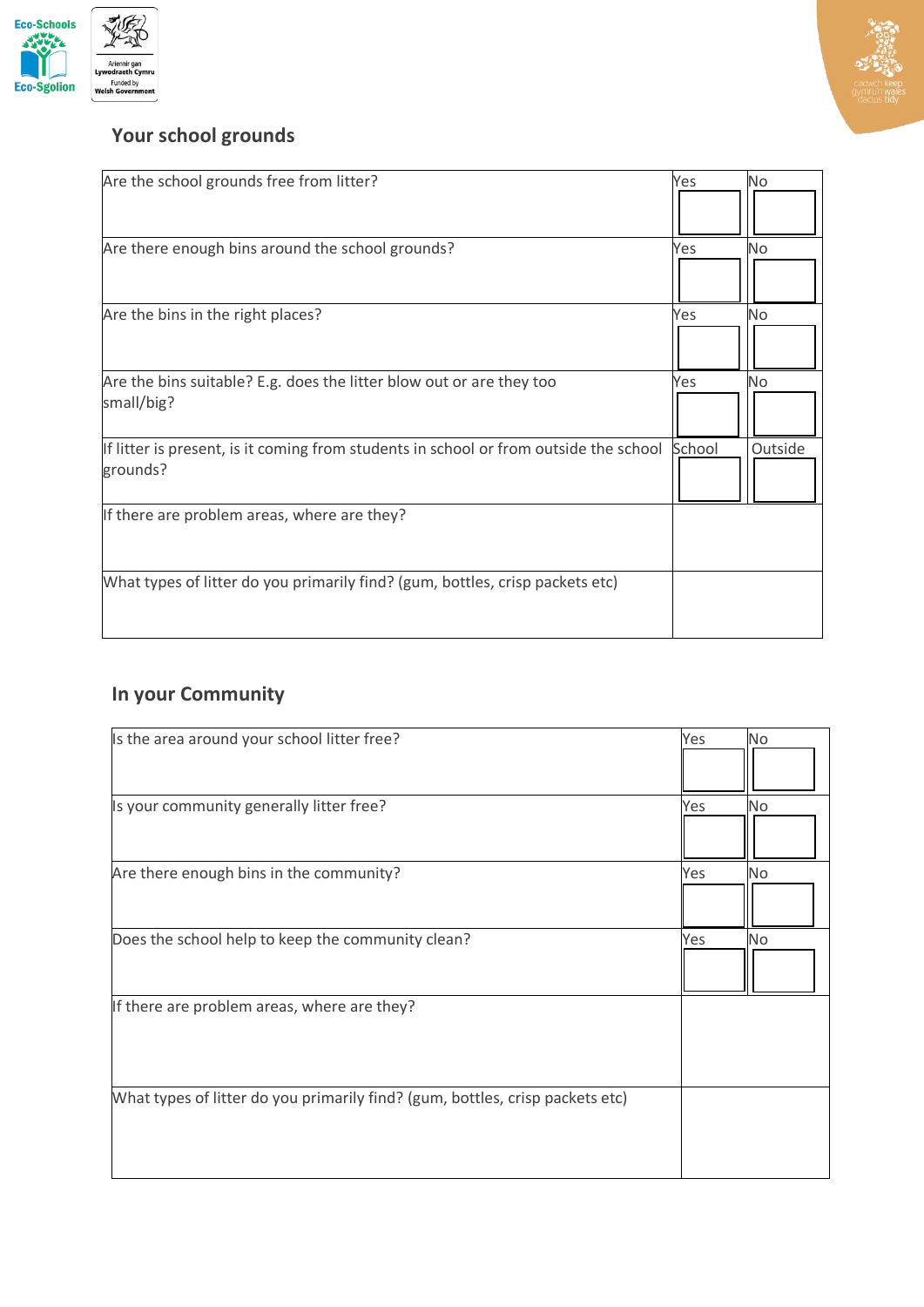



Number of bags collected in last community litter pick

#### **Global Perspective**

| Do all students know the problems caused to the environment and wildlife by<br>dropping litter? | Yes | <b>No</b> |
|-------------------------------------------------------------------------------------------------|-----|-----------|
| Have you investigated how your litter impacts on the marine environment?                        | Yes | No.       |
| Have you investigated litter problems or solutions from other countries?                        | Yes | No.       |
| Have you linked any of your litter actions to the Global Goals?                                 | Yes | <b>No</b> |

#### **Action Points / Comments:**

## **Waste Minimisation**

| Do you always follow the waste hierarchy by reducing before reusing and                                         |     | No |
|-----------------------------------------------------------------------------------------------------------------|-----|----|
| recycling?                                                                                                      |     |    |
| Does anyone check how much waste you are preventing from going<br>to<br>landfill and incineration sites?        | Yes | No |
| If yes, what percentage of waste was diverted from landfill or<br>incineration by your school in the last year: |     |    |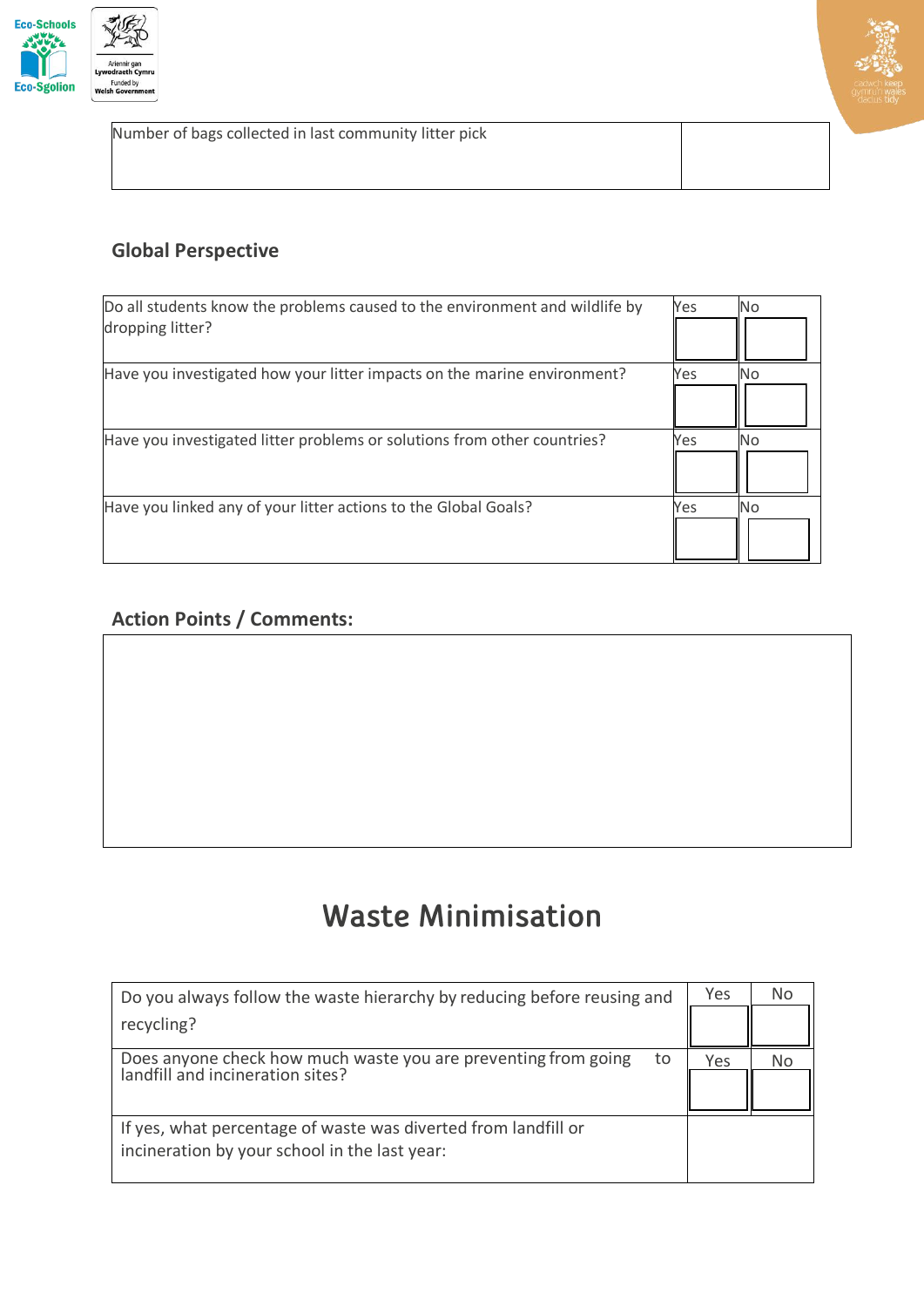

| عد ماہ، | <b>V</b> oc | N <sub>0</sub> |  |
|---------|-------------|----------------|--|

| Do students learn about the need to reduce, reuse and recycle as | Yes. | No |
|------------------------------------------------------------------|------|----|
| part of the curriculum?                                          | ║    |    |

#### **Around the school – Reduce**

| Does the school use email to send newsletters?                        |     | No        |
|-----------------------------------------------------------------------|-----|-----------|
|                                                                       |     |           |
| Do teachers use electronic communication for homework or              | Yes | <b>No</b> |
| messaging students?                                                   |     |           |
| Do teachers photocopy back to back when they can?                     | Yes | No        |
|                                                                       |     |           |
| Do students bring their packed lunch in reusable containers?          | Yes | <u>No</u> |
|                                                                       |     |           |
| Does the school encourage pupils to use reusable drinks bottles?      | Yes | No        |
|                                                                       |     |           |
| Do teachers store documents electronically where practical?           | Yes | No        |
|                                                                       |     |           |
| Has the school surveyed food waste at lunch time?                     | Yes | No        |
|                                                                       |     |           |
|                                                                       | Yes | No        |
| Has the school removed single use straws and cutlery?                 |     |           |
| Does the canteen serve meals on reusable plates or trays?             | Yes | <b>No</b> |
|                                                                       |     |           |
| Where you can buy hot drinks to take away is a discount or            | Yes | <b>No</b> |
| incentive provided for students using resusable cups?                 |     |           |
| Is information available on reusable sanitary products within school? | Yes | <b>No</b> |
|                                                                       |     |           |

#### **Reuse**

| Is paper always used on both sides before it is recycled? | Yes |  |
|-----------------------------------------------------------|-----|--|
|                                                           |     |  |
|                                                           |     |  |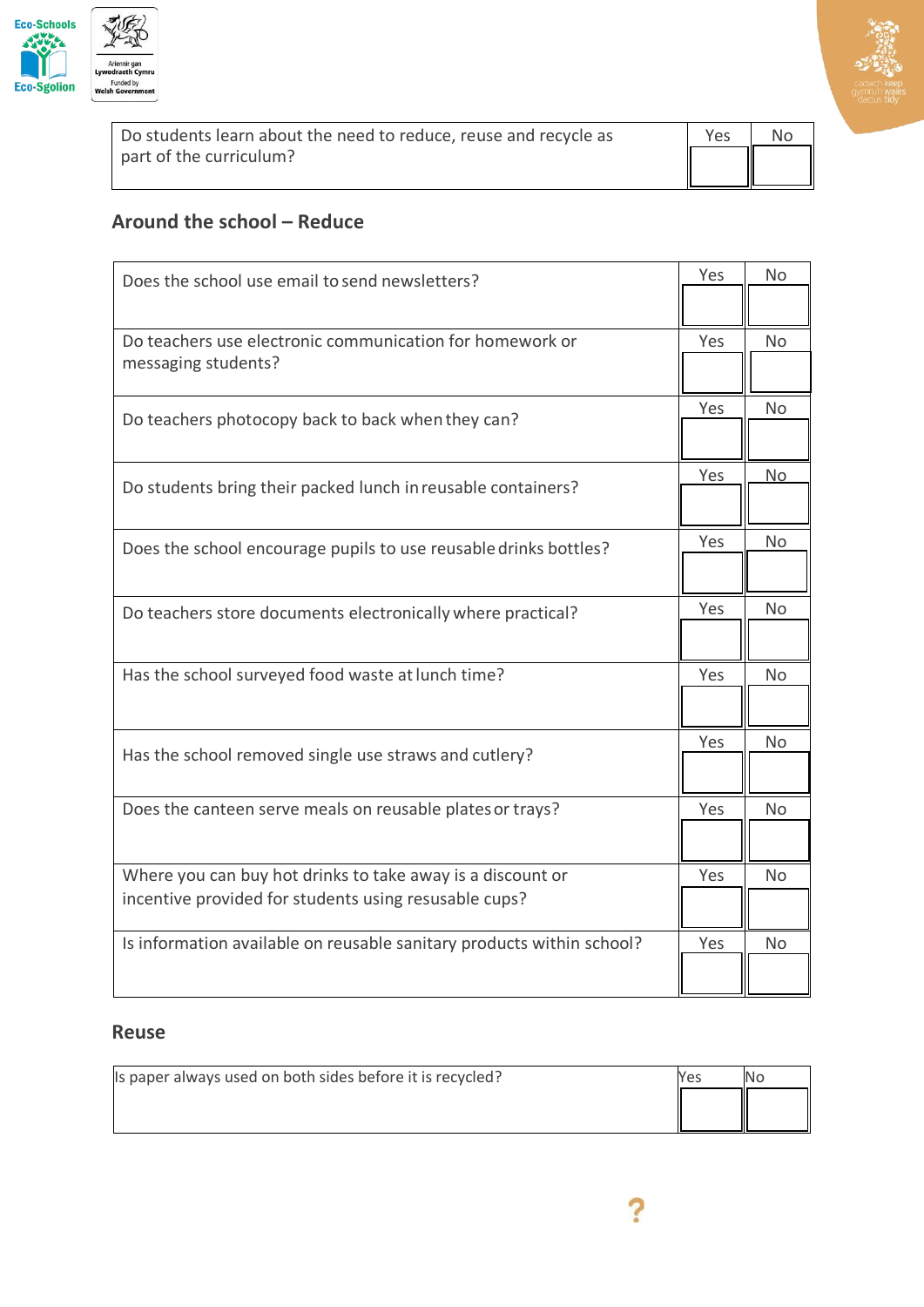



| Is scrap paper made into useful notebooks?                              | Yes | No |
|-------------------------------------------------------------------------|-----|----|
|                                                                         |     |    |
| Are envelopes reused in the office?                                     | Yes | No |
|                                                                         |     |    |
| Are the toilet paper and hand towels made from recycled paper?          | Yes | No |
|                                                                         |     |    |
| Are all paper products made from recycled paper?                        | Yes | No |
|                                                                         |     |    |
| Do you have a swap shop for school uniform/games/books/DVDs?            | Yes | No |
|                                                                         |     |    |
| Do you have an upcycling programme in school or in the local community? | Yes | No |
|                                                                         |     |    |

## **Recycle**

| Which of the following do you recycle? (circle or highlight)                  |                   |                |
|-------------------------------------------------------------------------------|-------------------|----------------|
| Cardboard<br>Plastic<br>Paper<br>Cans                                         | Clothing/Material |                |
| Phones<br>Cooked food<br>Glasses<br><b>Batteries</b><br>Stamps                |                   |                |
| Waste Electrical Equipment<br><b>Ink Cartridges</b><br>Pens                   |                   |                |
| Does the kitchen recycle their food waste?                                    | Yes               | N <sub>o</sub> |
|                                                                               |                   |                |
| Are there enough recycling bins around the school?                            | Yes               | No             |
|                                                                               |                   |                |
| Do the recycling bins always have the right things in them?                   | Yes               | No             |
|                                                                               |                   |                |
| Do you actively look at reducing your recycling as well as your general waste | Yes               | <b>No</b>      |
| through reducing and reusing?                                                 |                   |                |

## **Community**

| Has the school explored how well local shops/businesses reduce/reuse/recycle? Yes |  |
|-----------------------------------------------------------------------------------|--|
|                                                                                   |  |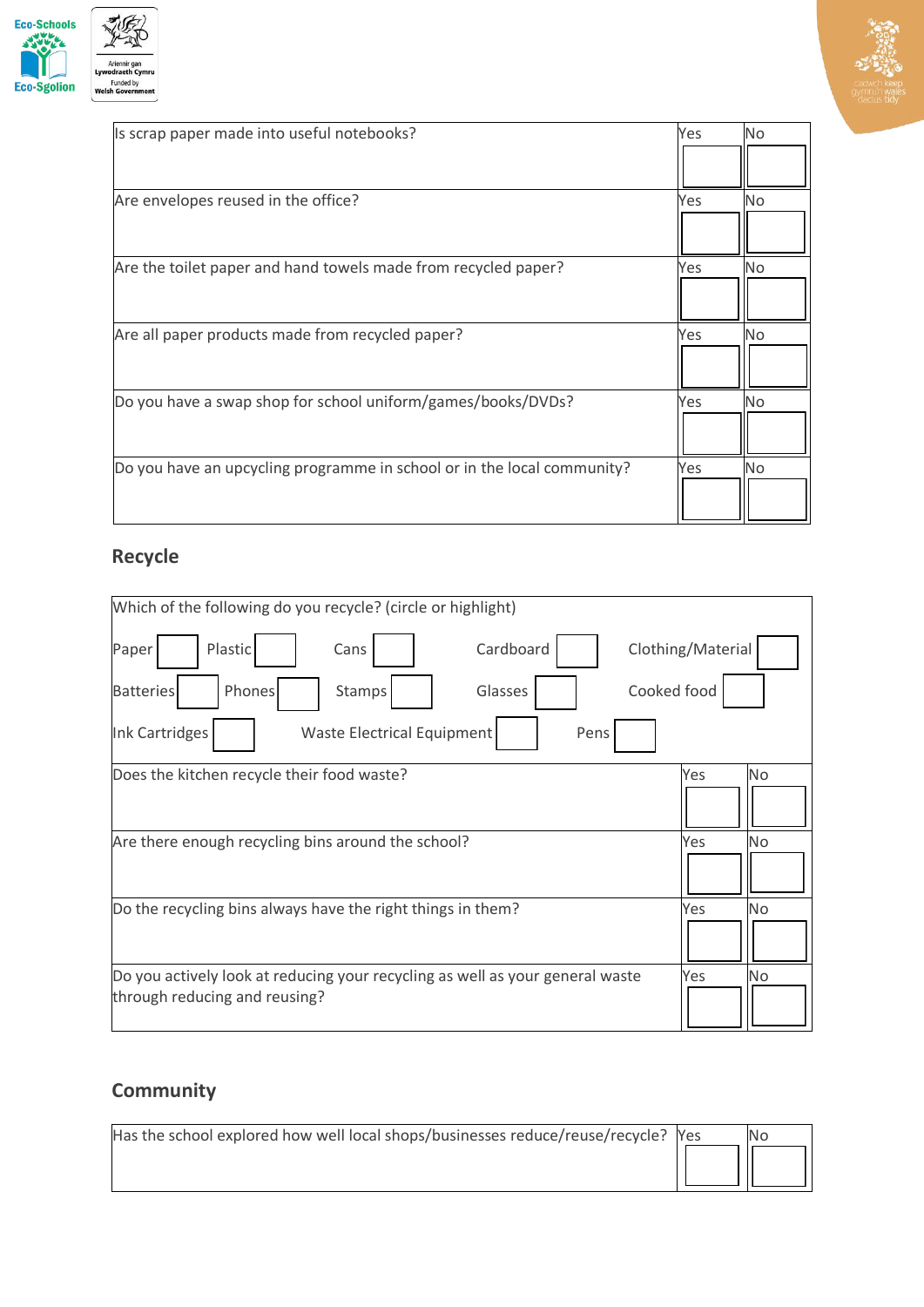

| Has the school run any project to help families reduce, reuse and recycle at | Yes | No |
|------------------------------------------------------------------------------|-----|----|
| home?                                                                        |     |    |
|                                                                              |     |    |

#### **Global Perspective**

| Does everyone in the school know why you are trying to reduce waste? | Yes<br>No |
|----------------------------------------------------------------------|-----------|
|                                                                      |           |
| Do people in the school know what happens to things we recycle?      | Yes<br>Nο |
|                                                                      |           |
| Have classes looked at the way people in other countries reduce,     | Yes<br>No |
| reuse and recycle?                                                   |           |
| Have you linked any of your waste actions to the Global Goals?       | Yes<br>No |
|                                                                      |           |

#### **Action points/comments**

## **Energy Around your school**

| Are curtains or blinds fitted at the windows and closed at night? | Yes | No |
|-------------------------------------------------------------------|-----|----|
|                                                                   |     |    |
| Are windows and doors always kept shut when the heating is on?    | Yes |    |
|                                                                   |     |    |
| Are reflector panels fitted behind radiators?                     | Yes |    |
|                                                                   |     |    |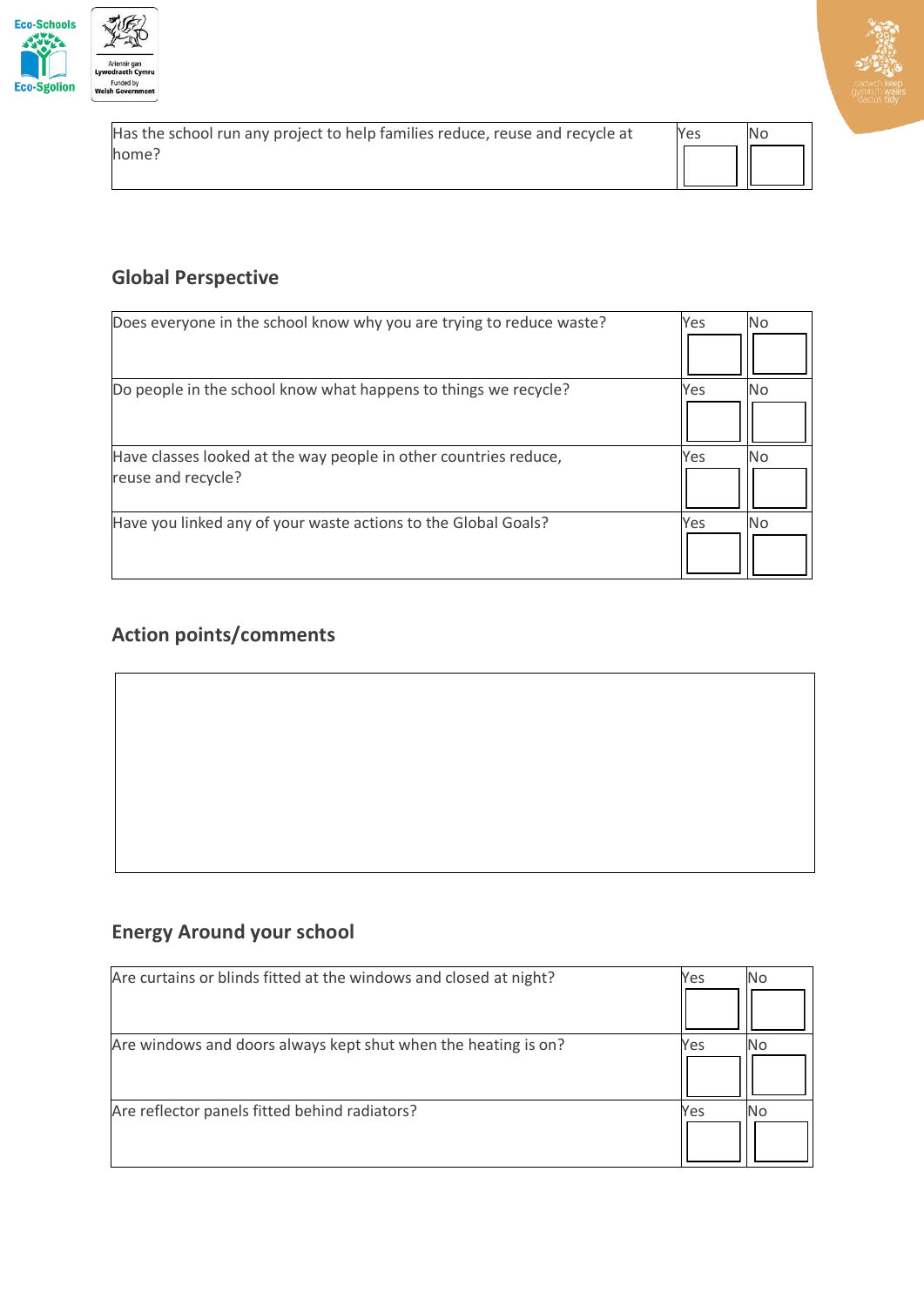



| Does each classroom have a thermostat on the radiator so you can turn it down if Yes                 |     | No        |
|------------------------------------------------------------------------------------------------------|-----|-----------|
| too hot?                                                                                             |     |           |
| Does each classroom have a thermometer so you can try and keep the                                   | Yes | No        |
| temperature at 18 degrees centigrade?                                                                |     |           |
| If there is a hot water boiler in the staff room, is it switched off when not in use?                | Yes | No        |
| Are hot water pipes and tanks properly insulated?                                                    | Yes | No        |
| Is there insulation in the roof of the school building to reduce heat loss?                          | Yes | No        |
| Are lights always turned off in empty rooms (even on sensor lights)?                                 | Yes | No        |
| Are lights turned off as soon as there is enough daylight?                                           | Yes | <b>No</b> |
| Are light switches for lights next to windows labelled, so that they are left off<br>during the day? | Yes | No        |
| If you have sensor lights, are they still turned off if not needed?                                  | Yes | No        |
| Are sensor lights on a short enough timer?                                                           | Yes | No        |
| Are computers switched off when not in use?                                                          | Yes | No        |
| If computers are left on are the monitors turned off to save energy?                                 | Yes | No        |

| Are overhead projectors, televisions and videos switched off at the socket when<br>not in use? | Yes | NΟ |
|------------------------------------------------------------------------------------------------|-----|----|
|                                                                                                |     |    |
| Are photocopiers and similar equipment switched off when not in use?                           | Yes |    |
| In the staff room, is the kettle only filled with as much water is needed?                     | Yes |    |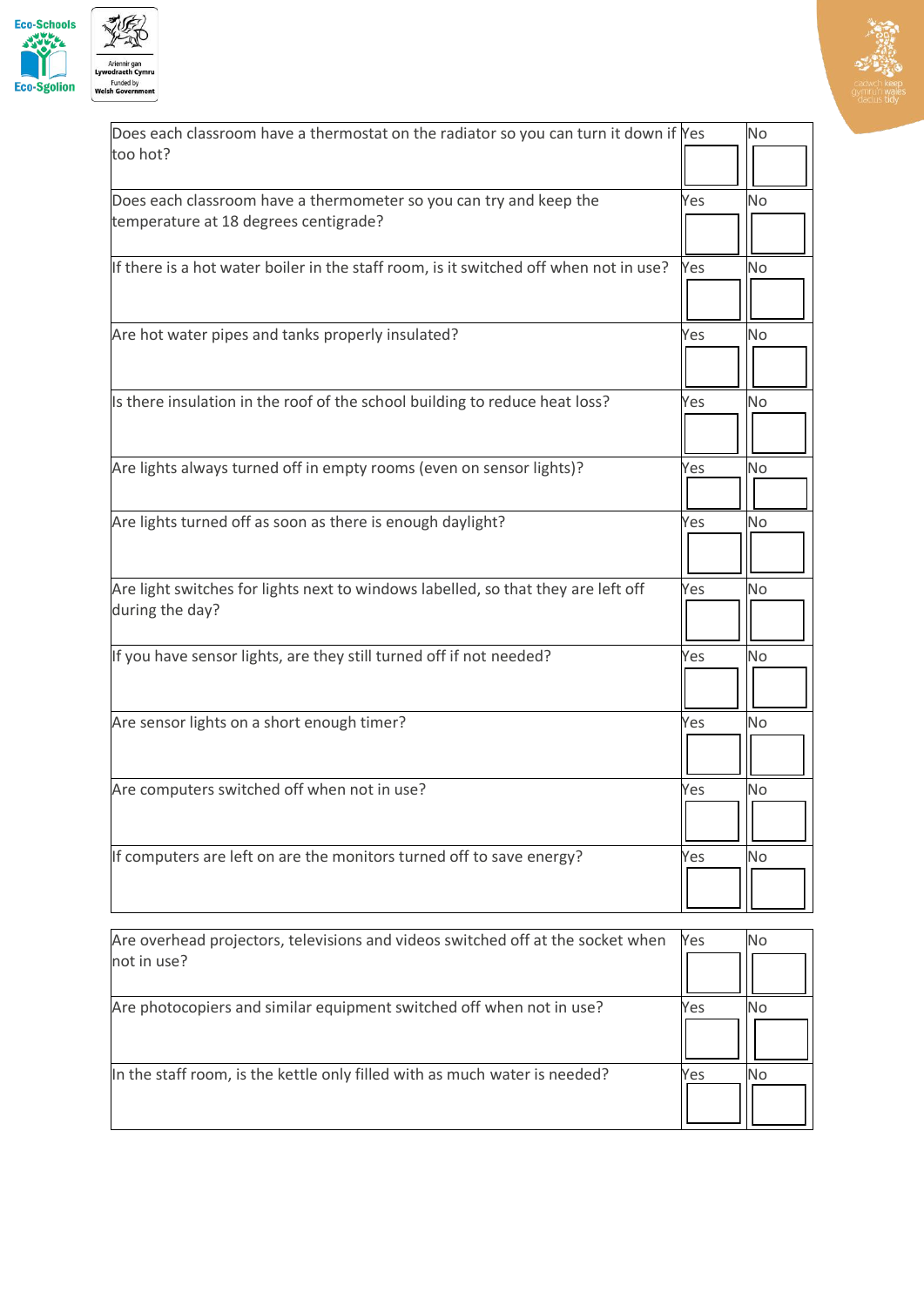



| Does anyone in the school regularly check how much energy is used/saved?                         | Yes | No |
|--------------------------------------------------------------------------------------------------|-----|----|
|                                                                                                  |     |    |
| Has the school investigated possible sources of renewable energy?                                | Yes |    |
| If you have renewable energy, does everyone in school know that it is there and<br>how it works? | Yes | Nο |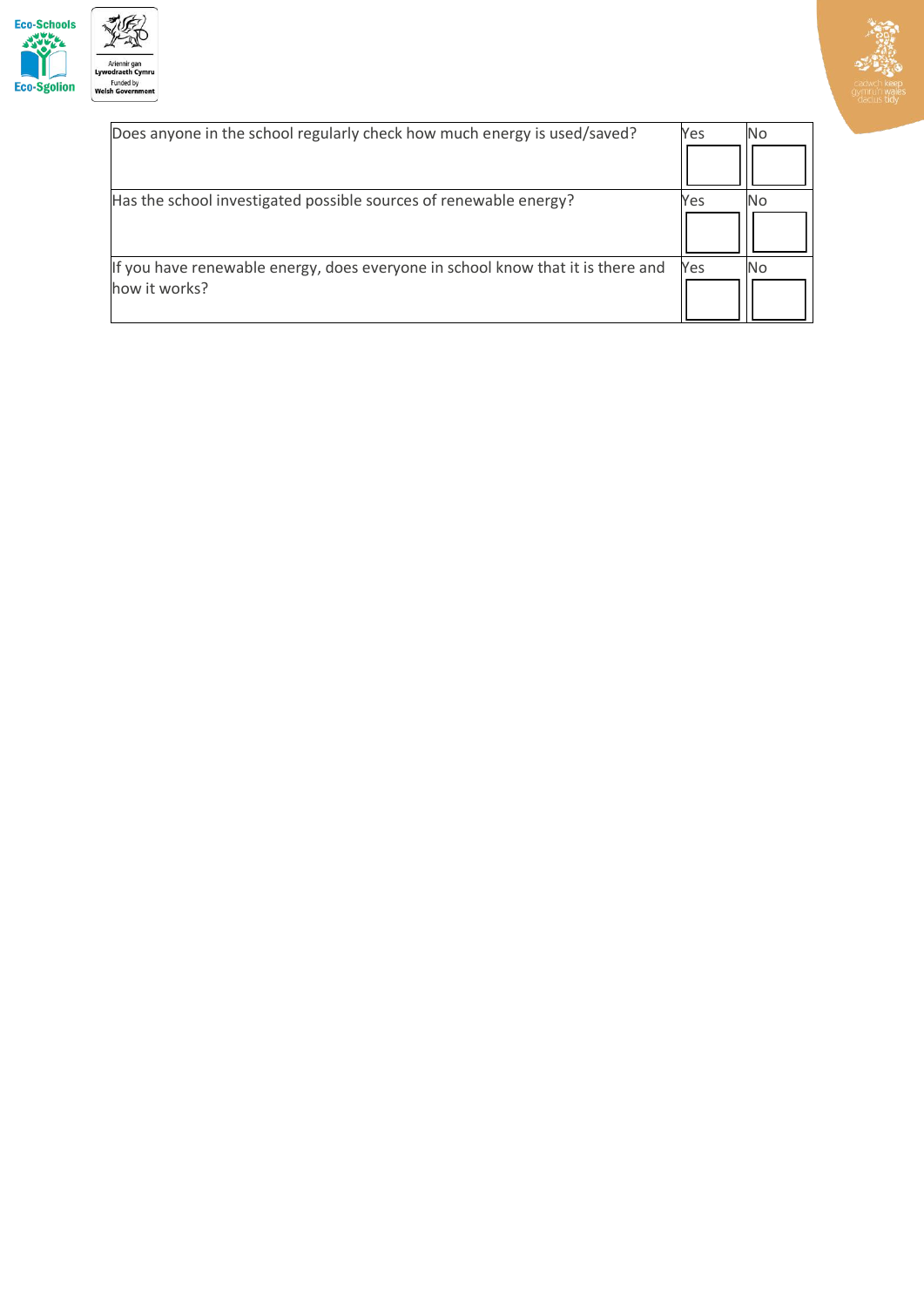



#### **In your Community:**

| Have you undertaken a home energy audit to help families reduce energy use?                  | Yes | <b>No</b> |
|----------------------------------------------------------------------------------------------|-----|-----------|
| Do you share tips and ideas with the local community for reducing their energy<br>footprint? | Yes | No        |
| Have you looked into or are you part of any community energy programmes?                     | Yes | Nο        |

#### **Global Perspective:**

| Is everyone aware of how saving energy helps our planet?                        | Yes | <b>No</b> |
|---------------------------------------------------------------------------------|-----|-----------|
|                                                                                 |     |           |
| Do most students understand what Global Warming is and how we impact on our Yes |     | No.       |
| planet's climate?                                                               |     |           |
| Have students investigated the impacts of Climate Change on people globally?    | Yes | No.       |
| Have you linked any of your energy actions to the Global Goals?                 | Yes | <b>No</b> |

#### **Action Points / Comments:**

### **Around your school**

Is there a water meter to record water use in school?

| es | $\overline{O}$ |
|----|----------------|
|    |                |
|    |                |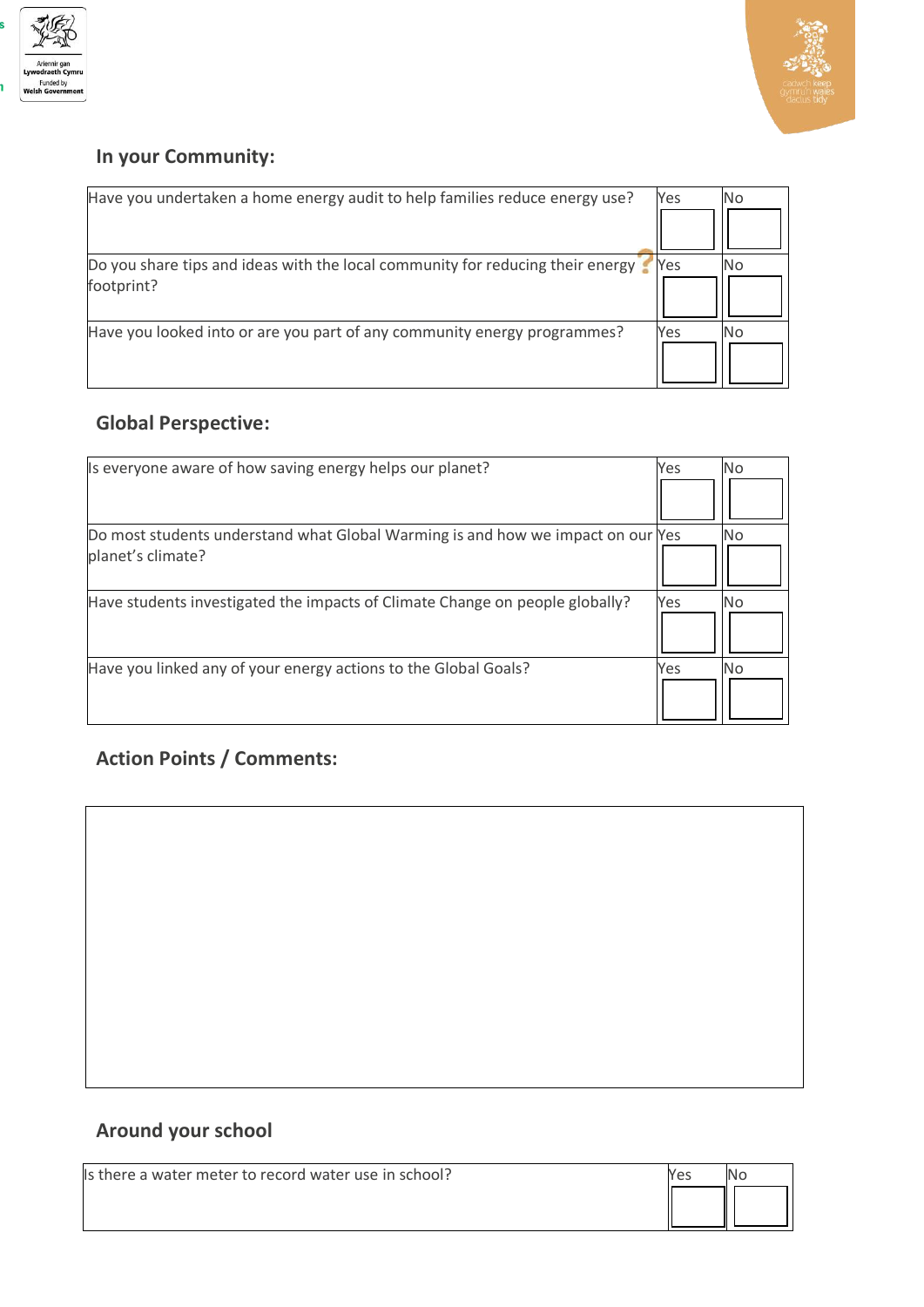



| Does anyone check how much water is being used/saved? | Yes |  |
|-------------------------------------------------------|-----|--|
|                                                       |     |  |
|                                                       |     |  |

| Is the school free from dripping taps?                                              | Yes | <b>No</b>      |
|-------------------------------------------------------------------------------------|-----|----------------|
|                                                                                     |     |                |
| Do students always turn the taps off fully?                                         | Yes | No             |
|                                                                                     |     |                |
| Are the toilets designed to reduce water loss with a low-volume flush?              | Yes | No             |
|                                                                                     |     |                |
| If not, do you have water saving devices in the toilet cisterns?                    | Yes | No             |
| e.g. a Hippo bag or bottles filled with water                                       |     |                |
| Do the urinals flush only on request or only during school hours rather than        | Yes | No             |
| constantly?                                                                         |     |                |
| If you have push taps, do they dispense the right amount of water at the right      | Yes | No             |
| speed?                                                                              |     |                |
| Do you have a water butt to collect rainwater for watering plants?                  | Yes | No             |
|                                                                                     |     |                |
| Is rain water collected and used for anything else around the school? e.g. Flushing | Yes | No             |
| toilets or maintaining pond levels                                                  |     |                |
| Does your canteen always use the dishwasher/ washing machine fully -loaded?         | Yes | No.            |
|                                                                                     |     |                |
| Does the canteen always put the plug in the sink when washing vegetables?           | Yes | N <sub>o</sub> |
|                                                                                     |     |                |
| Do students learn about why we need to save water in Wales and the process          | Yes | No             |
| involved in getting clean water to our taps?                                        |     |                |

## **In your Community**

| Have students investigated the potential sources of water pollution? | Yes |  |
|----------------------------------------------------------------------|-----|--|
|                                                                      |     |  |
| Have students investigated how they can save water at home?          | Yes |  |
|                                                                      |     |  |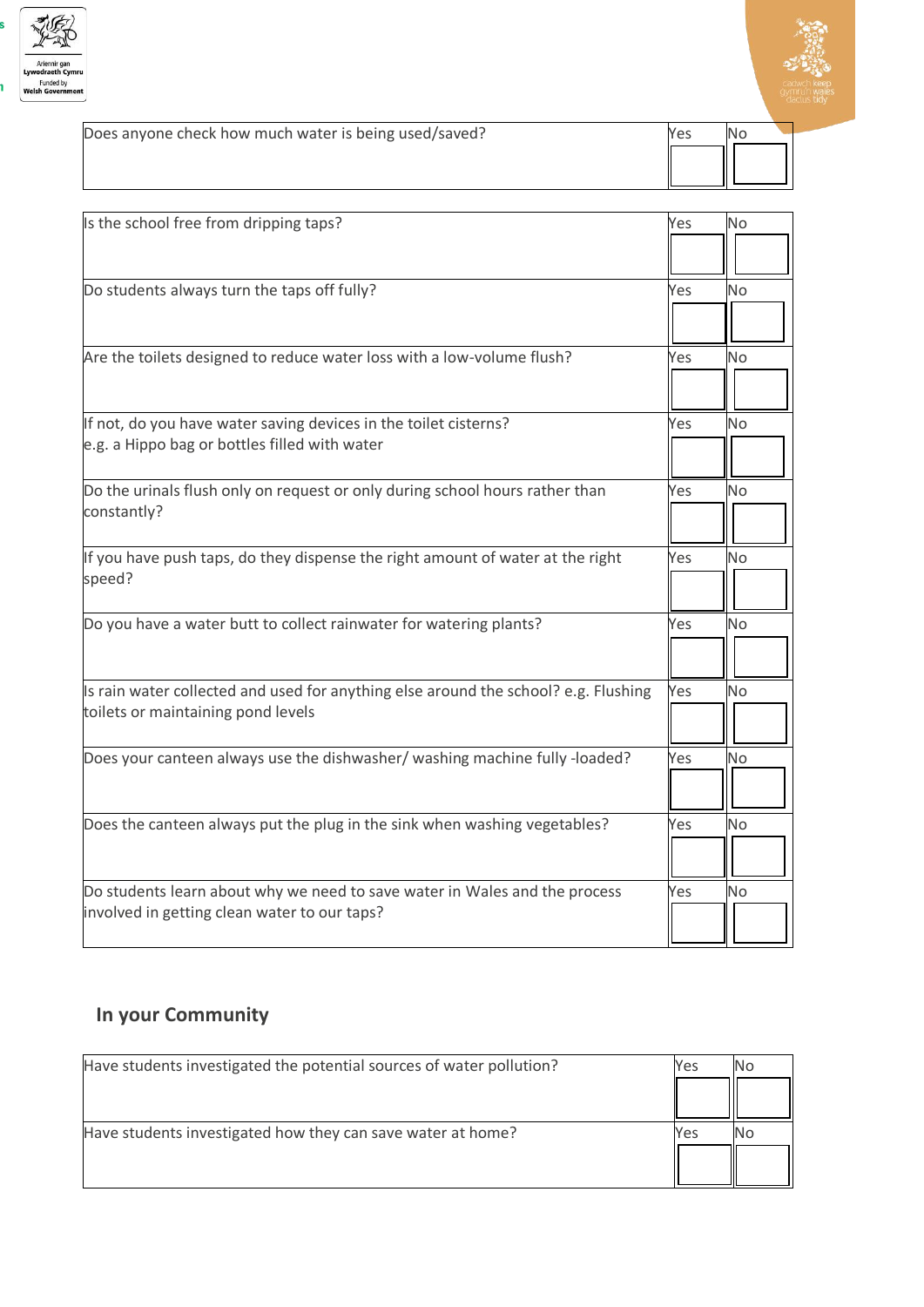



| Have you investigated how to reduce the risk of flooding by reducing rainwater run- Yes | No |
|-----------------------------------------------------------------------------------------|----|
| off or increasing vegetation in your community?                                         |    |

#### **Global Perspective**

| Do you learn about issues surrounding the availability of water and sanitation in                                         | Yes | <b>No</b> |
|---------------------------------------------------------------------------------------------------------------------------|-----|-----------|
| other countries?                                                                                                          |     |           |
| Do you learn about the need to protect the oceans, fish and all living creatures that<br>live in them?                    | Yes | No        |
| Does the school have links with any national water based organisations, such as<br>Water Aid?                             | Yes | No.       |
| Have you investigated the 'hidden' water in food and products and which things we<br>consume use the most water globally? | Yes | <b>No</b> |
| Have you linked any of your water actions to the Global Goals?                                                            | Yes | No.       |

### **Action Points / Comments:**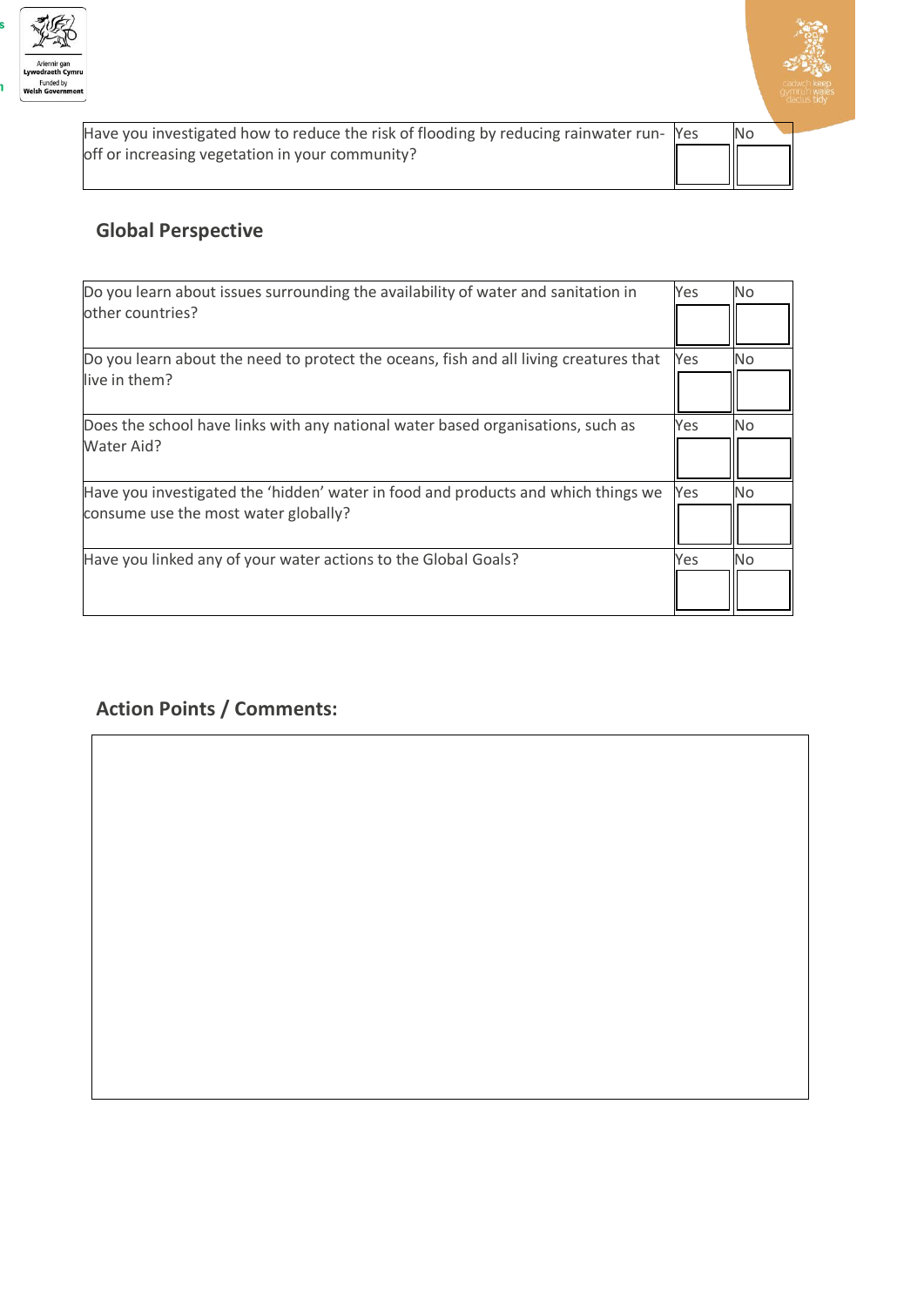



## **Around your school**

| Are there suitable places for students to carry out sporting activities? | Yes | No  |
|--------------------------------------------------------------------------|-----|-----|
| Are there murals, mosaics, sculptures or other artwork made by students? | Yes | No. |
| Are there quiet, shady places to sit and talk?                           | Yes | No  |
| Do you grow your own vegetables or fruit in the school grounds?          | Yes | No  |

| Does the school recycle garden or fruit/vegetable waste in a composter or       | Yes | <b>No</b> |
|---------------------------------------------------------------------------------|-----|-----------|
| wormery?                                                                        |     |           |
| Do you have an outdoor classroom space?                                         | Yes | No        |
|                                                                                 |     |           |
| Do all students have the opportunity to suggest what changes or new things they | Yes | No.       |
| would like in the school grounds?                                               |     |           |
| Are your school grounds fully utilised for students and wildlife?               | Yes | No        |
|                                                                                 |     |           |

## **In your Community**

| Do parents and members of the wider school community help with improvements to Yes<br>the school grounds? |     | No |
|-----------------------------------------------------------------------------------------------------------|-----|----|
| Do you support a local park/green space / allotment?                                                      | Yes | No |
|                                                                                                           |     |    |

## **Global Perspective**

| If using compost, do you always use peat-free compost?                                                                              | Yes |    |
|-------------------------------------------------------------------------------------------------------------------------------------|-----|----|
|                                                                                                                                     |     |    |
| Are sustainable products used for the outside furniture? For example picnic benches Yes                                             |     | NΟ |
| that are made from recycled plastic, planters that are made from recycled items and<br>wooden items made from FSC certified timber. |     |    |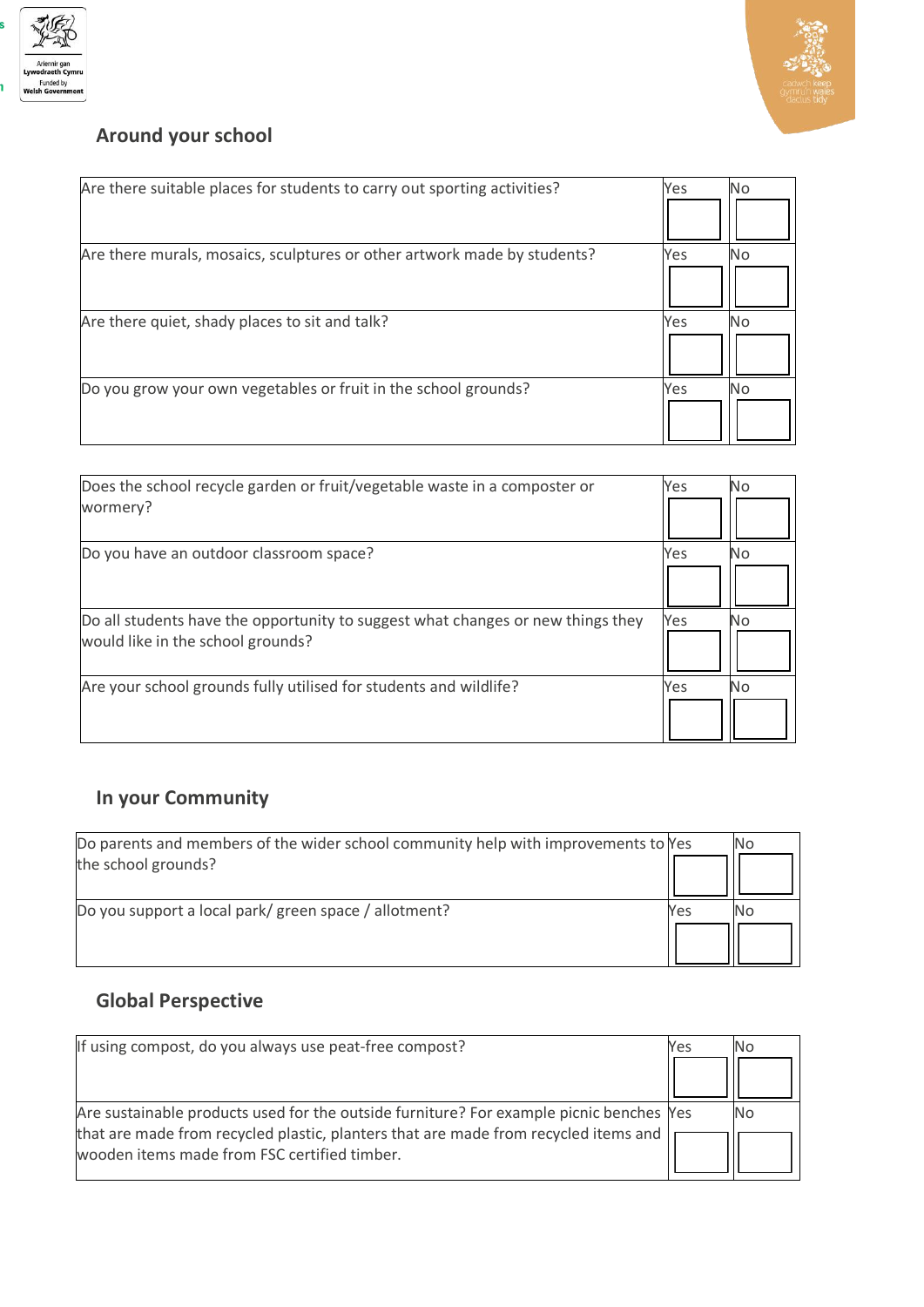



Have you linked any of your school grounds actions to the Global Goals? Yes No

#### **Action Points / Comments:**

## Biodiversity

#### **Around your school**

| Does your school provide any of the following for wildlife? | Yes | No |
|-------------------------------------------------------------|-----|----|
|                                                             |     |    |
| <b>Trees</b>                                                |     |    |
| Hedgerow                                                    |     |    |
| Pollinator friendly native plants                           |     |    |
| A pond                                                      |     |    |
| A marshy / bog area                                         |     |    |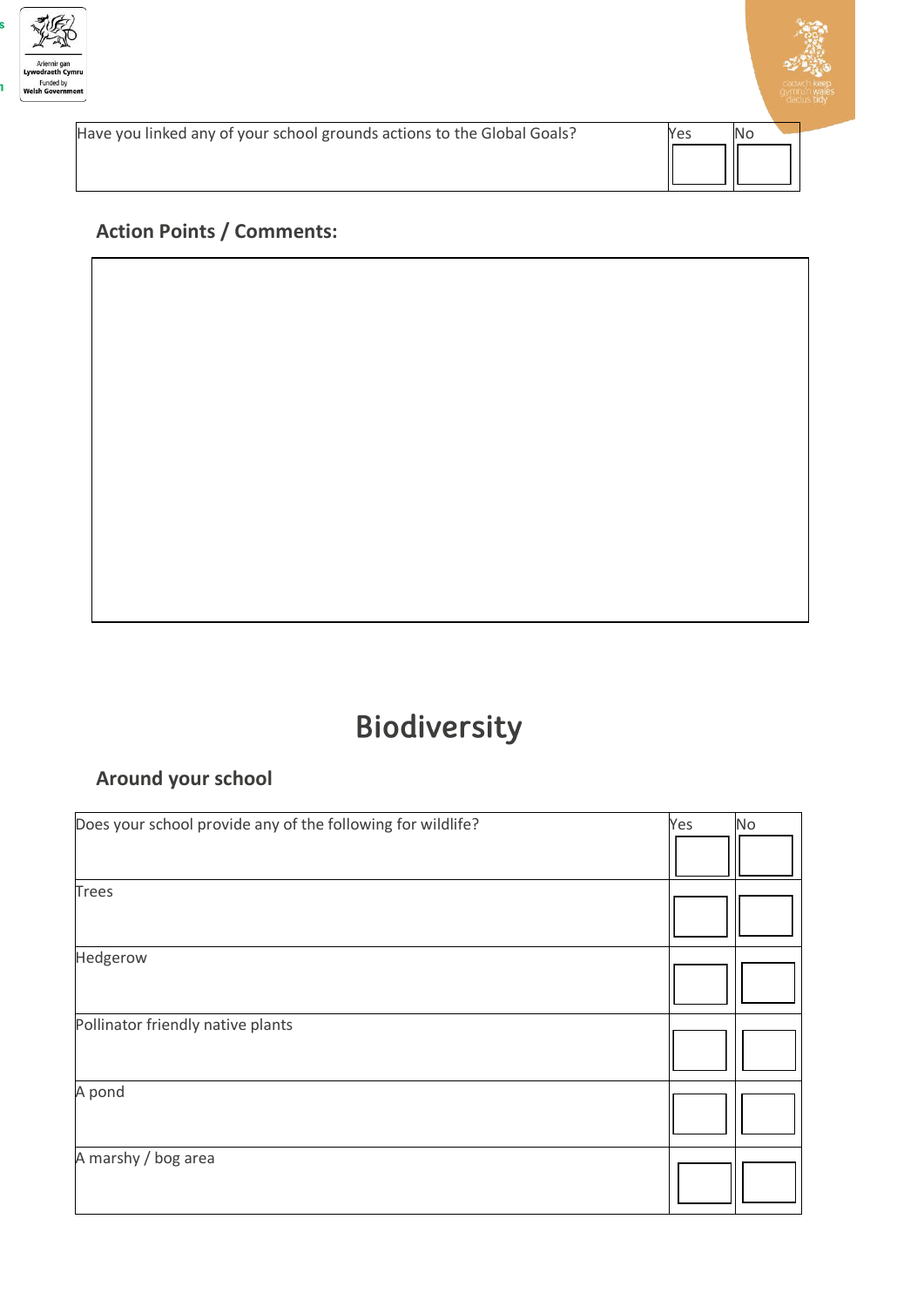



| A native wild flower area               |  |
|-----------------------------------------|--|
| Log Piles                               |  |
| <b>Stone Piles</b>                      |  |
| Uncut 'wild' areas                      |  |
| <b>Bird boxes</b>                       |  |
| Water baths                             |  |
| Perching posts                          |  |
| <b>Bird feeders</b>                     |  |
| <b>Bat boxes</b>                        |  |
| <b>Bug hotel</b>                        |  |
| Hedgehog home                           |  |
| Berry / nut bearing plants              |  |
| <b>Butterfly friendly native plants</b> |  |
| Reptile Hibernacula                     |  |

| Are the school grounds free from herbicides and pesticides? | Yes |  |
|-------------------------------------------------------------|-----|--|
|                                                             |     |  |
|                                                             |     |  |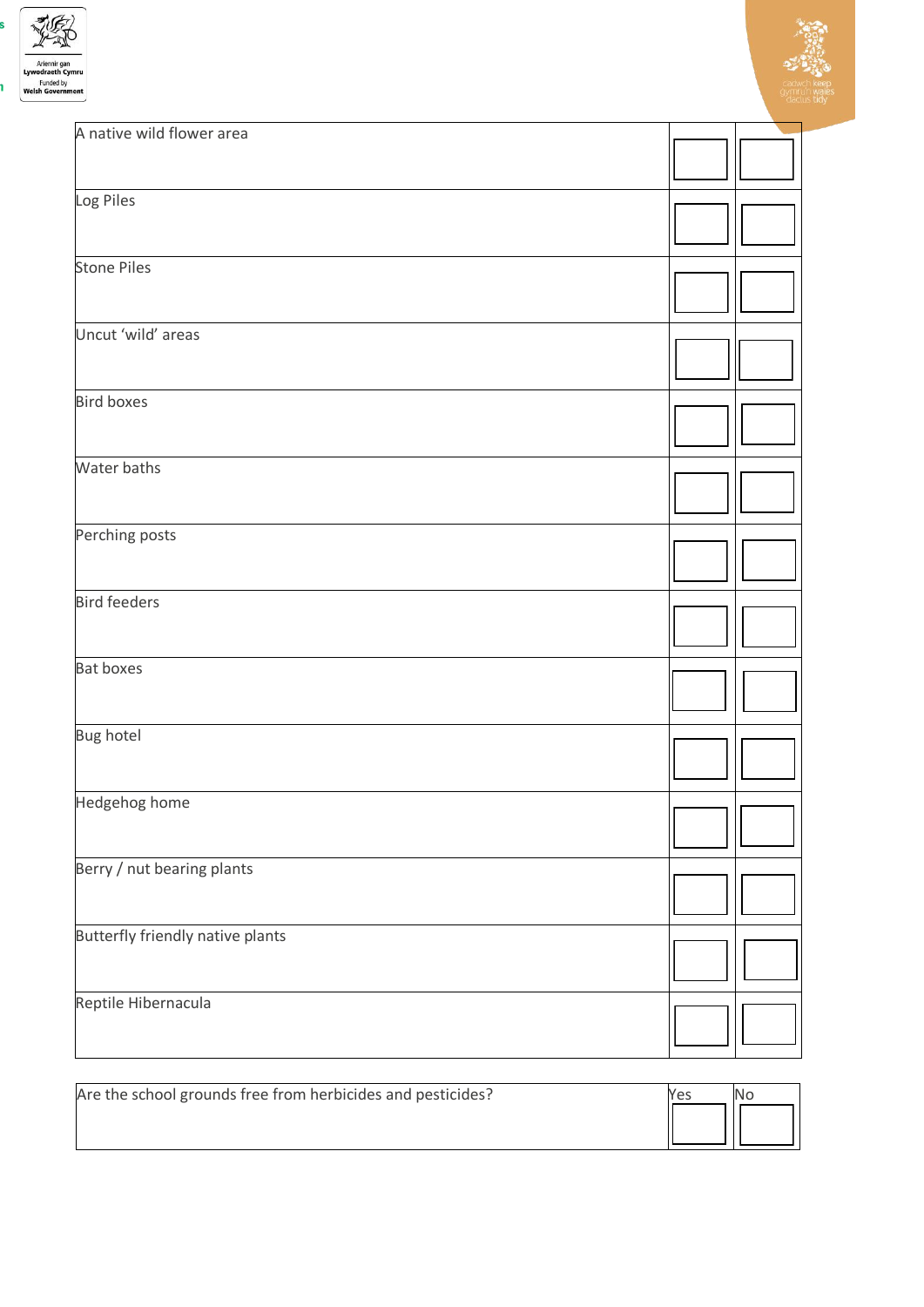



| If present do you avoid cutting trees/ brambles during bird nesting season?                                                                    | Yes | No        |
|------------------------------------------------------------------------------------------------------------------------------------------------|-----|-----------|
| Do students regularly have the opportunity to observe and/or experience nature and Yes<br>wildlife in different ways in the school<br>grounds? |     | No.       |
| Are there interpretive boards / information available regarding the wildlife?                                                                  | Yes | No.       |
| Do you keep a record of the wildlife spotted in your grounds?                                                                                  | Yes | <b>No</b> |
| Have you checked your school grounds for any invasive species?                                                                                 | Yes | <b>No</b> |

## **Around your Community**

| Do you visit any local sites outside of school to observe / experience nature and<br>wildlife? | Yes | No |
|------------------------------------------------------------------------------------------------|-----|----|
| Have you helped improve the biodiversity at a local site outside of school?                    | Yes | No |
| Are students aware of the loss of biodiversity on a local level?                               | Yes | No |

## **Global Perspective**

| Have you participated in a national wildlife survey? For example the RSPB Big<br>Schools Birdwatch or the Big Butterfly Count. | Yes | <b>No</b> |
|--------------------------------------------------------------------------------------------------------------------------------|-----|-----------|
|                                                                                                                                |     |           |
| Are students aware of the loss of biodiversity on a global level?                                                              | Yes | No.       |
|                                                                                                                                |     |           |
| Have you done anything to prevent biodiversity loss on a global scale? For example                                             | Yes | No        |
| investigated sustainable palm oil production or worked with Size of Wales.                                                     |     |           |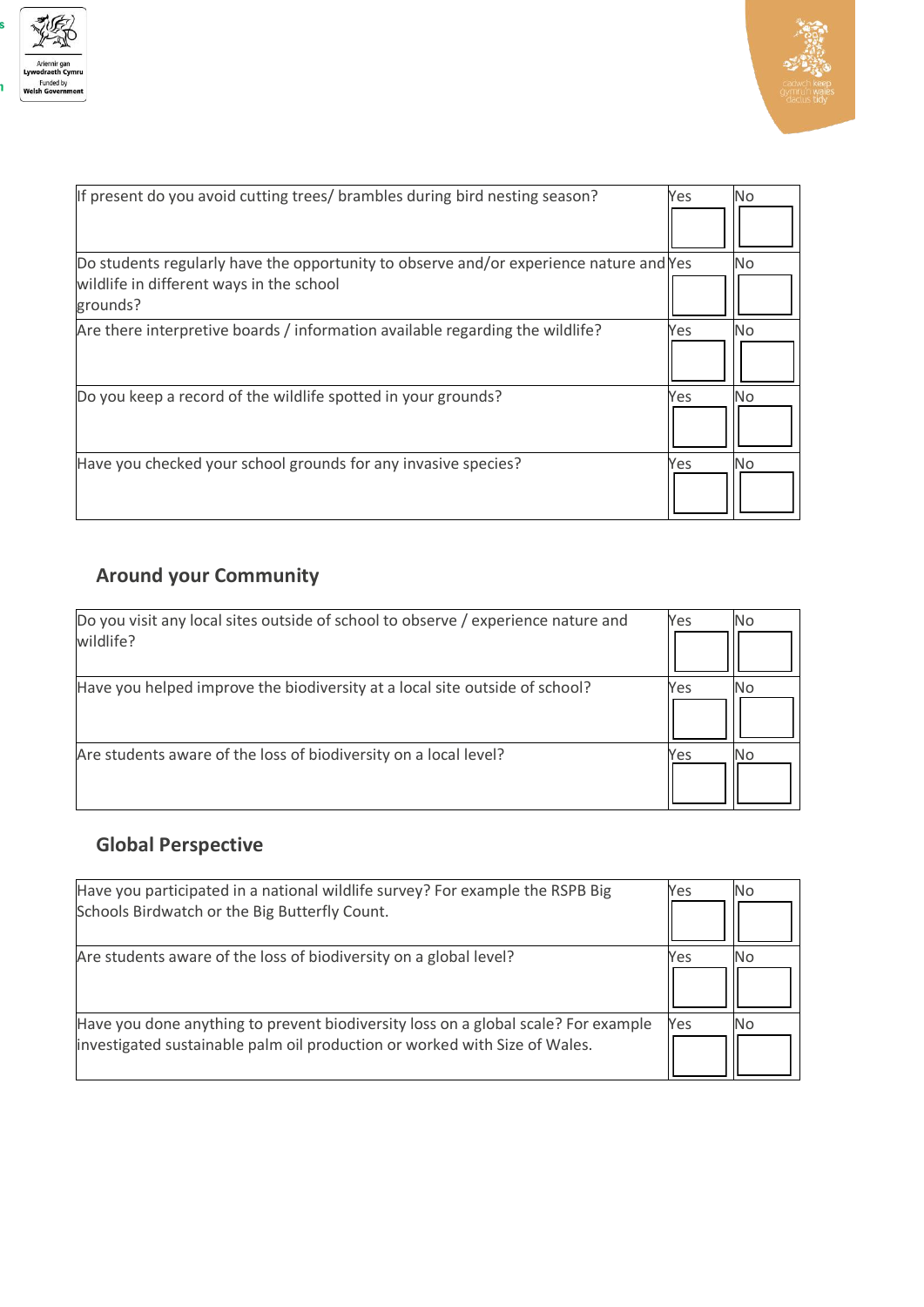

## **Action Points / Comments:**



?

## Transport

#### **Around your school**

| Do most students walk, cycle, scoot or catch the bus to school?                  | No<br>Yes        |
|----------------------------------------------------------------------------------|------------------|
| Do you survey how people travel to school?                                       | Yes<br><b>No</b> |
| Is there somewhere dry and safe to store bikes?                                  | Yes<br><b>No</b> |
| Does the school provide cycle safety and bike maintenance training for students? | No<br>Yes        |
| Do you hold regular walk or cycle to school events/days?                         | <b>No</b><br>Yes |
| Is it safe to walk or cycle to school?                                           | <b>No</b><br>Yes |
| Do cars park legally away from the entrance to the school?                       | <b>No</b><br>Yes |
| Is the school car park a safe place for pedestrians?                             | No<br>Yes        |
| Do the teachers share lifts wherever possible?                                   | Yes<br><b>No</b> |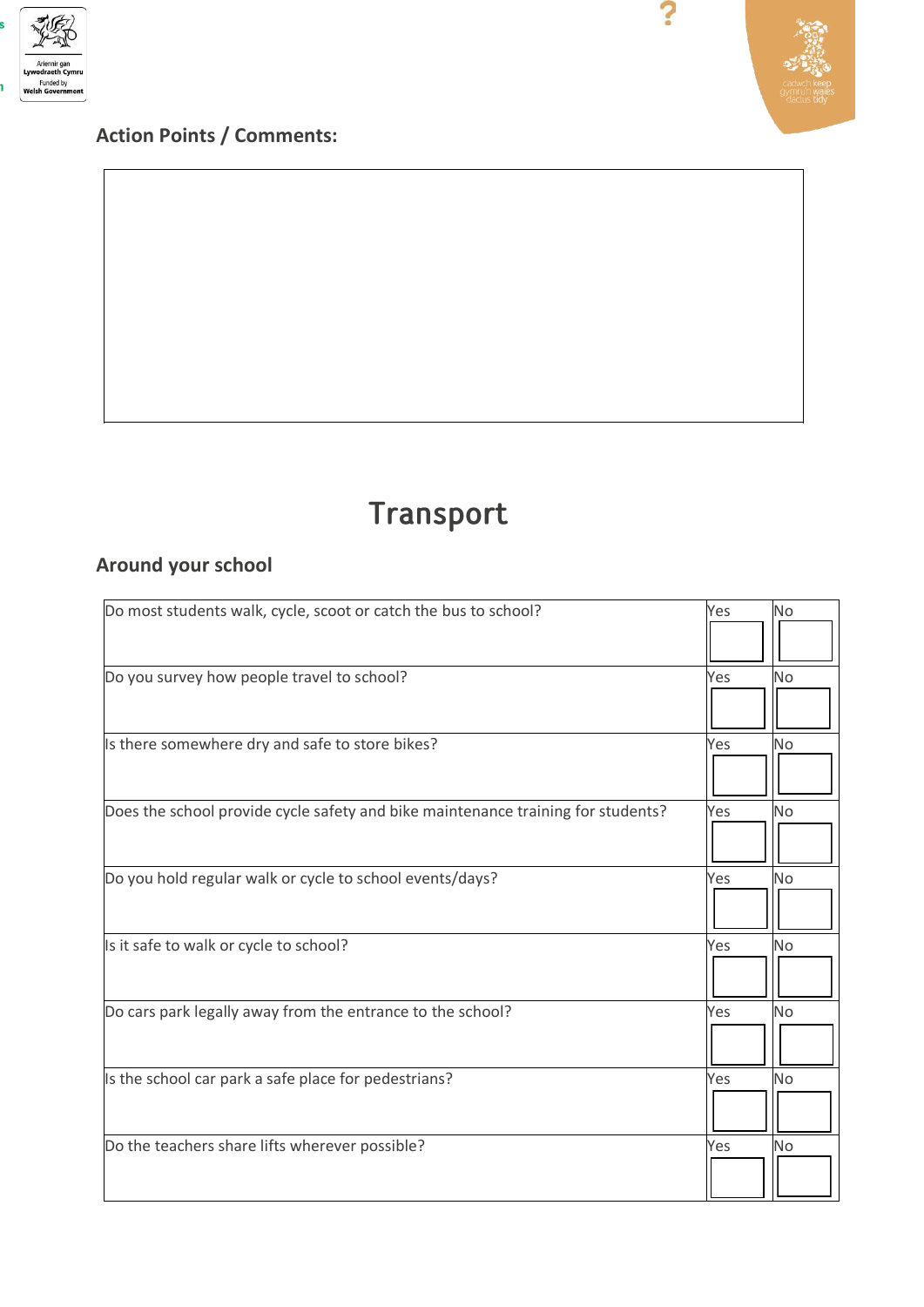



| Where cars are used do they bring more than 1 person to school?                         | Yes | No |
|-----------------------------------------------------------------------------------------|-----|----|
|                                                                                         |     |    |
| If students are collected in cars, do the drivers make sure that they turn their engine | Yes | No |
| off when waiting?                                                                       |     |    |
| If students are dropped off/collected by bus do buses make sure that they turn their    | Yes | No |
| engine off when waiting?                                                                |     |    |
| Do any school vehicles use alternative energy e.g. Electricity or hydrogen?             | Yes | No |
|                                                                                         |     |    |

## **Around your Community**

| Does the kitchen try to source food locally?                         | Yes | No. |
|----------------------------------------------------------------------|-----|-----|
|                                                                      |     |     |
| Does the school order supplies in bulk to avoid too many deliveries? | Yes |     |
|                                                                      |     |     |
| Has the school run any projects to help families reduce car use?     | Yes |     |
|                                                                      |     |     |

## **Global Perspective:**

| Do you learn about about food production and food miles?           | Yes | N0. |
|--------------------------------------------------------------------|-----|-----|
|                                                                    |     |     |
| Have students looked at the global impact of air pollution?        | Yes |     |
|                                                                    |     |     |
| Have you linked any of your transport actions to the Global Goals? | Yes |     |
|                                                                    |     |     |

| Percentage of students currently not travelling by car:           |  |
|-------------------------------------------------------------------|--|
|                                                                   |  |
| Percentage of staff currently not travelling individually by car? |  |
|                                                                   |  |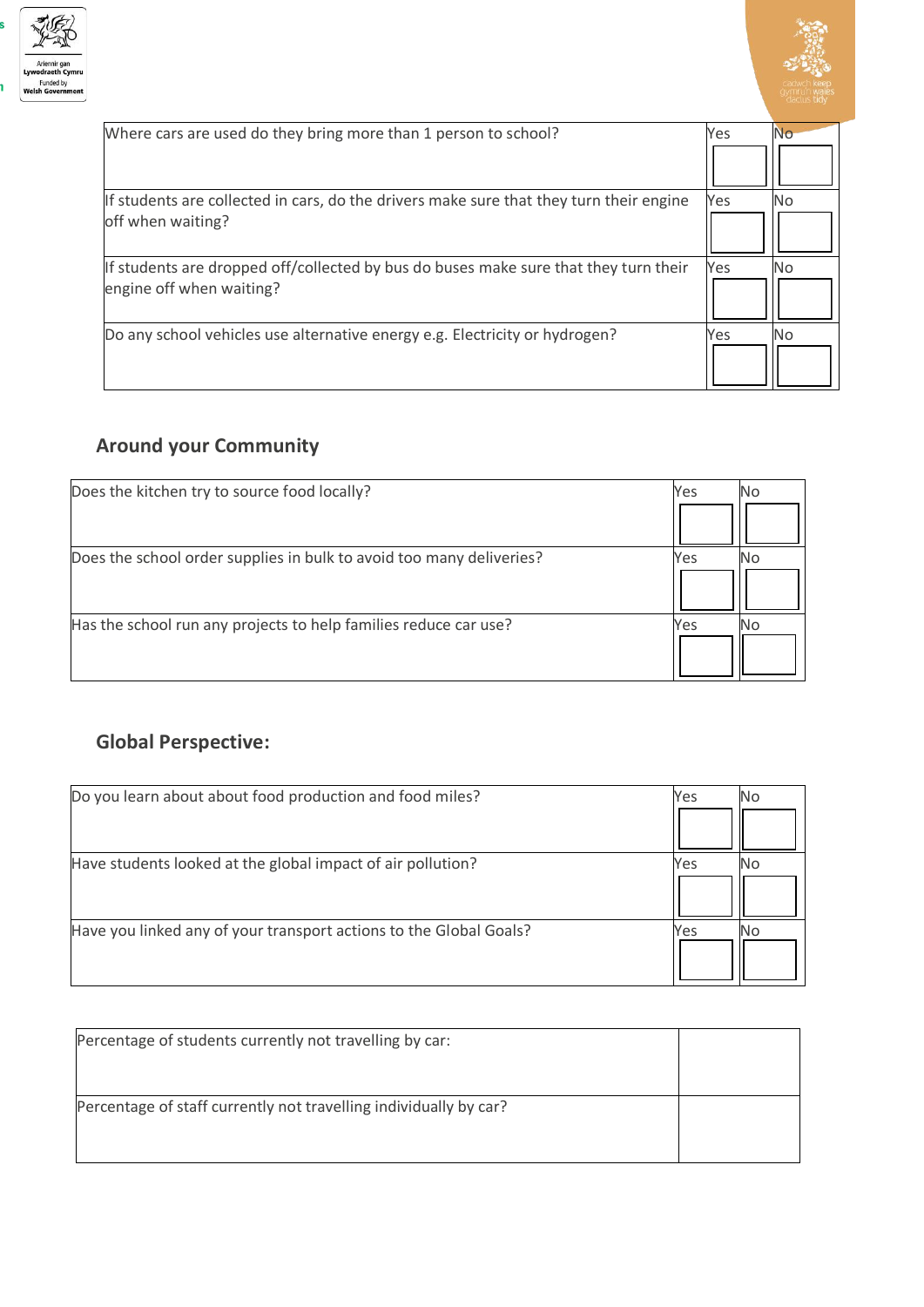



**Action Points / Comments:**

# Health, Wellbeing and Food

## **Around your school**

| Are the majority of breaktime snacks that you can purchase healthy?                                        | Yes | <b>No</b> |
|------------------------------------------------------------------------------------------------------------|-----|-----------|
|                                                                                                            |     |           |
| Does the school canteen always have healthy options?                                                       | Yes | No        |
| Does the school canteen avoid chips for at least 3 days a week?                                            | Yes | No        |
| Do students have the opportunity to suggest what they would like to include in the<br>dinner/canteen menu? | Yes | No        |
| Is there free drinking water available all day?                                                            | Yes | No        |
| Are pupils allowed to have water during lesson times?                                                      | Yes | No        |
| Do you link your School Nutrition Action Group (SNAG) and Eco Schools targets<br>together?                 | Yes | No        |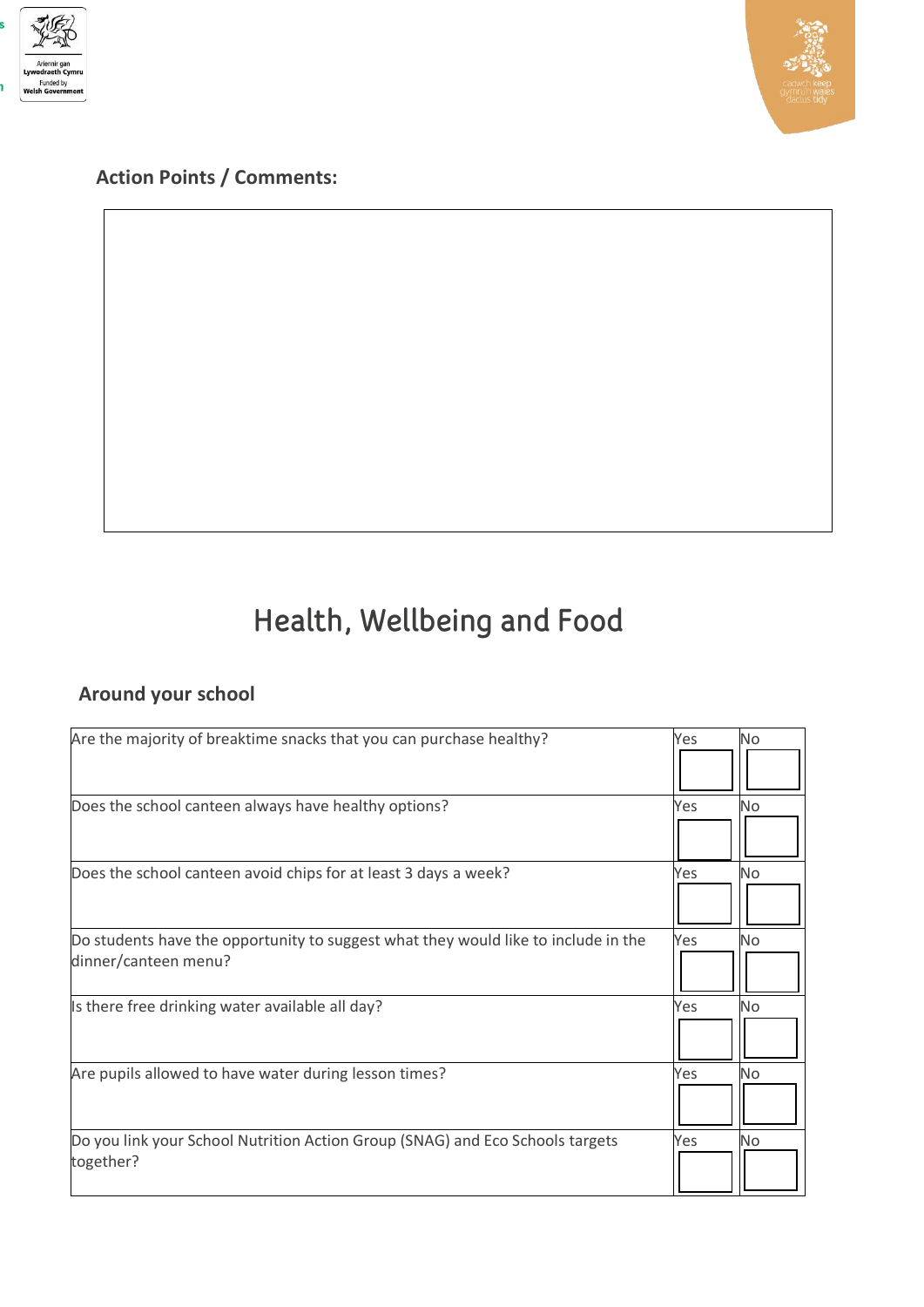



| Do all pupils get to experience growing and then eating their own food?                                                                                  | Yes | No.       |
|----------------------------------------------------------------------------------------------------------------------------------------------------------|-----|-----------|
| Does the school use environmentally friendly cleaning products?                                                                                          | Yes | No        |
| Is there a fitness programme established in the school?                                                                                                  | Yes | <b>No</b> |
|                                                                                                                                                          |     |           |
| Have measures been put in place to help with staff wellbeing?                                                                                            | Yes | <b>No</b> |
| Are pupils given the opportunity to take part in any activities to help pupil wellbeing?<br>E.g mindfullness, tai chi, active dance classes, counselling | Yes | No        |
| Does the school provide a peer mentoring scheme?                                                                                                         | Yes | <b>No</b> |

#### **Around your Community**

| Do you support your local foodbank?                                               | Yes | N0. |
|-----------------------------------------------------------------------------------|-----|-----|
|                                                                                   |     |     |
| Are students involved with any wellbeing based projects in the                    | Yes |     |
| community, such as visiting nursing homes or community improvement projects?      |     |     |
| Do you support local farmers by sourcing food locally and organic where possible? | Yes | No  |
|                                                                                   |     |     |

## **Global Perspective**

| Do students learn about the global impact of food production in class?                     | Yes | No |
|--------------------------------------------------------------------------------------------|-----|----|
| E.g palm oil, sugar production                                                             |     |    |
| Have you looked at introducing a meat free day to reduce the school's carbon<br>footprint? | Yes | No |
| Have you linked any of your health, wellbeing and food actions to the Global Goals?        | Yes | No |